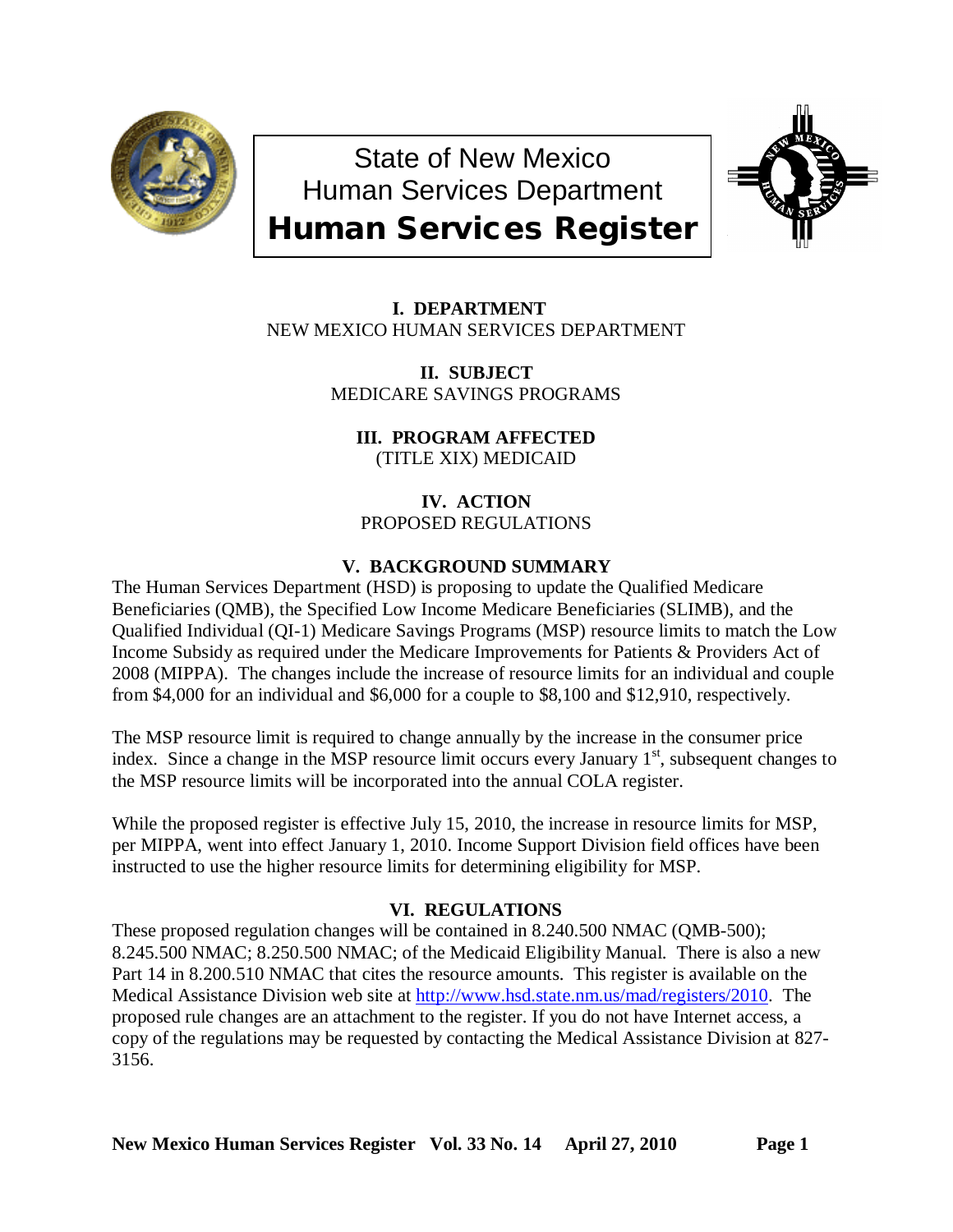### **VII. EFFECTIVE DATE**

The Department proposes to implement these regulations effective July 15, 2010.

### **VIII. PUBLIC HEARING**

A public hearing to receive testimony on these proposed regulations will be held at 9:00 a.m. on Thursday, May 27, 2010, in the South Park conference room, 2055 S. Pacheco, Ste. 500-590, Santa Fe, New Mexico.

If you are a person with a disability and you require this information in an alternative format or require a special accommodation to participate in the public hearing, please contact the Division toll free at 1-888-997-2583 and ask for extension 7-3156. In Santa Fe call 827-3156. The Department's TDD system may be accessed toll-free at 1-800-659-8331 or in Santa Fe by calling 827-3184. The Department requests at least ten (10) days advance notice to provide requested alternative formats and special accommodations.

Copies of all comments will be made available by the Medical Assistance Division upon request by providing copies directly to a requestor or by making them available on the MAD website or at a location within the county of the requestor.

### **IX. ADDRESS**

Interested persons may address written or recorded comments to:

Kathryn Falls, Secretary Human Services Department P.O. Box 2348 Santa Fe, New Mexico 87504-2348

These comments must be received no later than 5:00 p.m. on May 27, 2010. Written and recorded comments will be given the same consideration as oral comments made at the public hearing. Interested persons may also address comments via electronic mail to: [Magdalena.Romero@state.nm.us.](mailto:Magdalena.Romero@state.nm.us)

Copies of all comments will be made available by the Medical Assistance Division upon request by providing copies directly to a requestor or by making them available on the MAD website or at a location within the county of the requestor.

## **X. PUBLICATIONS**

Publication of these regulations approved by:

KATHRYN FALLS, SECRETARY HUMAN SERVICES DEPARTMENT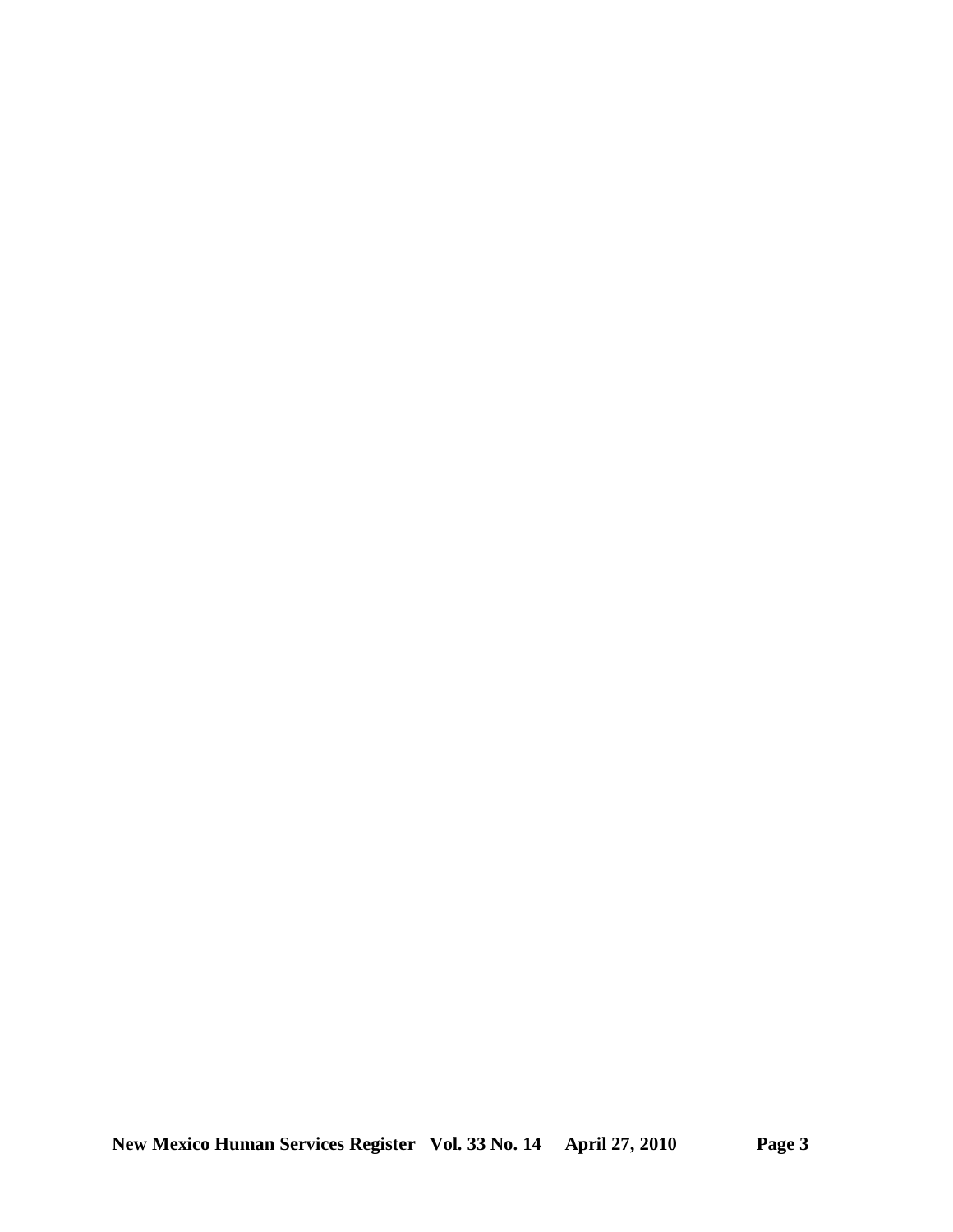#### **TITLE 8 SOCIAL SERVICES CHAPTER 200 MEDICAID ELIGIBILITY - GENERAL RECIPIENT POLICIES PART 510 RESOURCE STANDARDS**

**8.200.510.6 OBJECTIVE:** The objective of [these regulations] this rule is to provide eligibility policy and [8.200.510.6 NMAC - N, 1-1-01; A, 7-15-10] procedures for the medicaid program.

#### **8.200.510.14 RESOURCE AMOUNTS FOR SUPPLEMENTAL SECURITY INCOME (SSI) RELATED MEDICARE SAVINGS PROGRAMS (QMB, SLIMB/QI1 AND QD):** The following resource standards are

inclusive of the \$1,500 per person burial exclusion:<br>A. Individual \$8,100 A. Individual \$8,100<br>B. Couple \$12,910 Couple  $\qquad$ 

 $[8.200.510.14 \text{ NMAC} - \text{N}, 1 - 1 - 01; \text{A}, 1 - 1 - 02; \text{A}, 7 - 15 - 10]$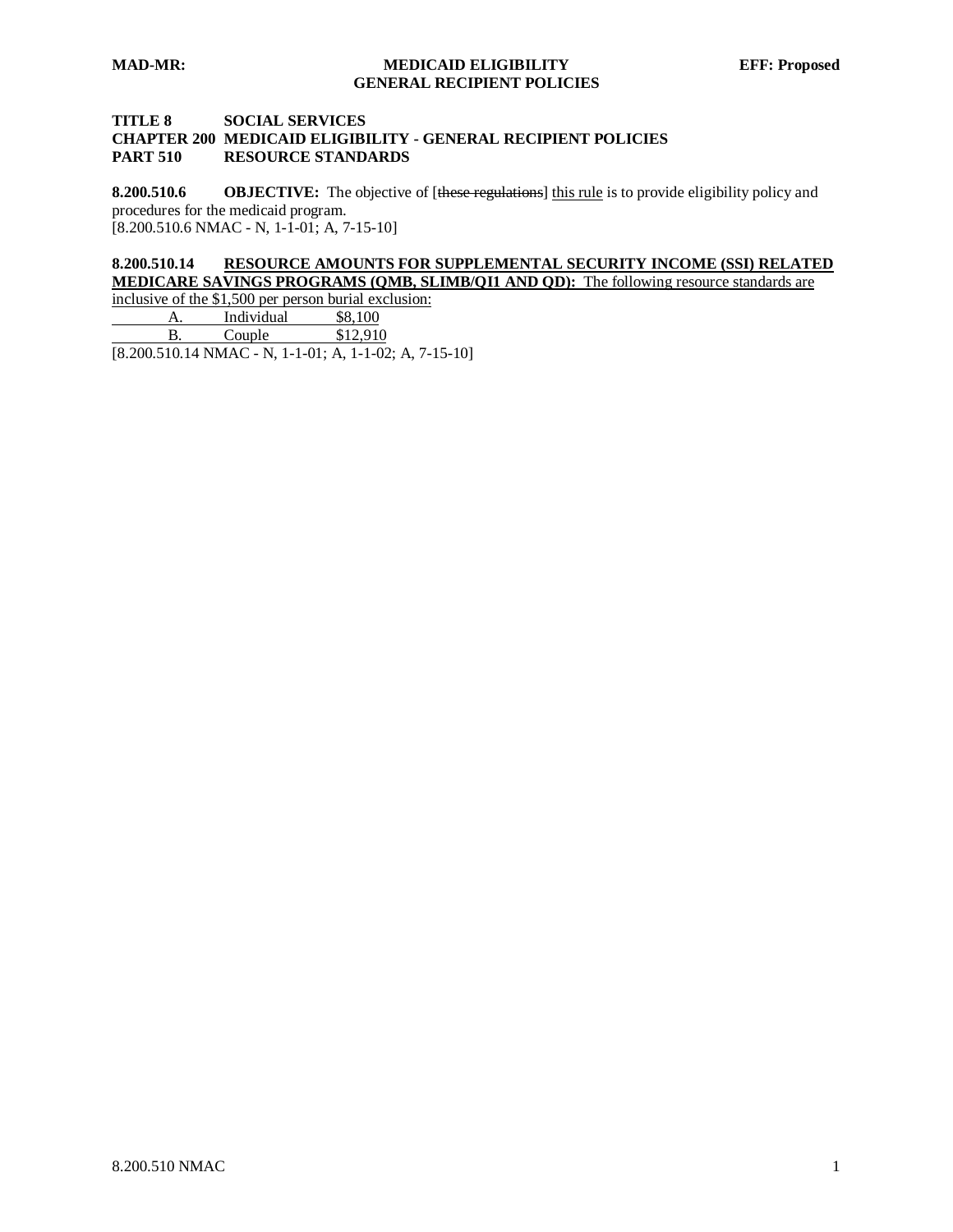### **TITLE 8 SOCIAL SERVICES CHAPTER 240 MEDICAID ELIGIBILITY - QUALIFIED MEDICARE BENEFICIARIES (QMB) (CATEGORY 040)**

**PART 500 INCOME AND RESOURCE STANDARDS**

**8.240.500.5 EFFECTIVE DATE:** February 1, 1995, unless a later date is cited at the end of the section. [2/1/95; 8.240.500.5 NMAC - Rn, 8 NMAC 4.QMB.000.5; A, 7/15/10]

**8.240.500.6 OBJECTIVE:** The objective of [these regulations] this rule is to provide eligibility policy and procedures for the medicaid program.

[2/1/95; 8.240.500.6 NMAC - Rn, 8 NMAC 4.QMB.000.6; A, 7/15/10]

**8.240.500.9 GENERAL NEED DETERMINATION:** Applicants for, or recipients of, the qualified medicare beneficiaries (QMB) program must apply for and take all necessary steps to obtain any income or resources to which they may be entitled. Recipients of supplemental security income (SSI) or aid to families with dependent children (AFDC) who apply for QMB are excluded from this requirement. [QMB recipients are not required to (re)apply for benefits under the Veterans and Survivors Improvement Act of 1978.] A victim of crime is not required to accept victim compensation payments from a state-administered fund established to aid crime victims as a condition of eligibility.

[2/1/95; 9/15/95; 8.240.500.9 NMAC - Rn, 8 NMAC 4.QMB.500; A, 7/15/10]

**8.240.500.10 RESOURCE STANDARDS:** The value of an applicant/recipient's individual countable resources must not exceed [\$4,000] the amount set forth in 8.200.510.14 NMAC. The resource limit for an applicant couple is [\$6,000] the amount set forth in 8.200.510.14 NMAC, *resource amounts for supplemental security income (SSI) related medicare savings programs (QMB, SLIMB/QI1 and QD)*. An applicant/recipient with an ineligible spouse is eligible if the couple's countable resources do not exceed [\$6,000] the amount set forth in 8.200.510.14 NMAC, when resources are deemed. The resource determination is always made as of the first moment of the first day of the month. The applicant/recipient is ineligible for any month in which the countable resources exceed the current resource standard as of the first moment of the first day of the month. Changes in the amount of resources during a month do not affect eligibility for that month. See [Section SSI-510, Supplemental Security Income Methodology] 8.215.500.13 NMAC, *countable resources*, and 8.215.500.14 NMAC, *resource exclusions*, for specific information on exclusions, disregards, and calculation of countable resources. [2/1/95; 9/15/95; 8.240.500.10 NMAC - Rn, 8 NMAC 4.QMB.510; A, 7/15/10]

**8.240.500.12 INCOME STANDARDS:** The income ceiling for QMB eligibility is 100[%] percent of the federal income poverty guidelines. These guidelines are updated annually effective April 1st. See [Section MAD-520, Income Standards ] 8.200.520 NMAC, *Income Standards*. If the applicant is a minor child, income must be deemed from the parent(s). Income must be verified and documented in the case record. See [Section SSI-520, Supplemental Security Income Methodology] 8.215.500.13 NMAC, *countable resources*, and 8.215.500.14 NMAC, *resource exclusions*, for specific information on exclusions, disregards, and calculation of countable income. [2/1/95; 9/15/95; 8.240.500.12 NMAC - Rn, 8 NMAC 4.QMB.520; A, 7/15/10]

**8.240.500.13 UNEARNED INCOME: Unearned income exclusions:** All social security and railroad retirement beneficiaries receive cost of living adjustments (COLAs) in January of each year. The [income support specialist (ISS)] ISD caseworker must disregard the COLA from January through March when (re)determining QMB eligibility. For redeterminations made in January, February and March and for new QMB applications registered in January, February or March, the [<del>ISS]</del> ISD caseworker uses the December social security and railroad retirement benefit amounts. For QMB applications registered from April through December, total gross income including the new COLA figures are used to determine income and compared to the new April federal poverty levels. This exclusion does not apply to other types of income.

[2/1/95; 9/15/95; 8.240.500.13 NMAC - Rn, 8 NMAC 4.QMB.522; A, 7/15/10]

### **8.240.500.14 DEEMED INCOME:**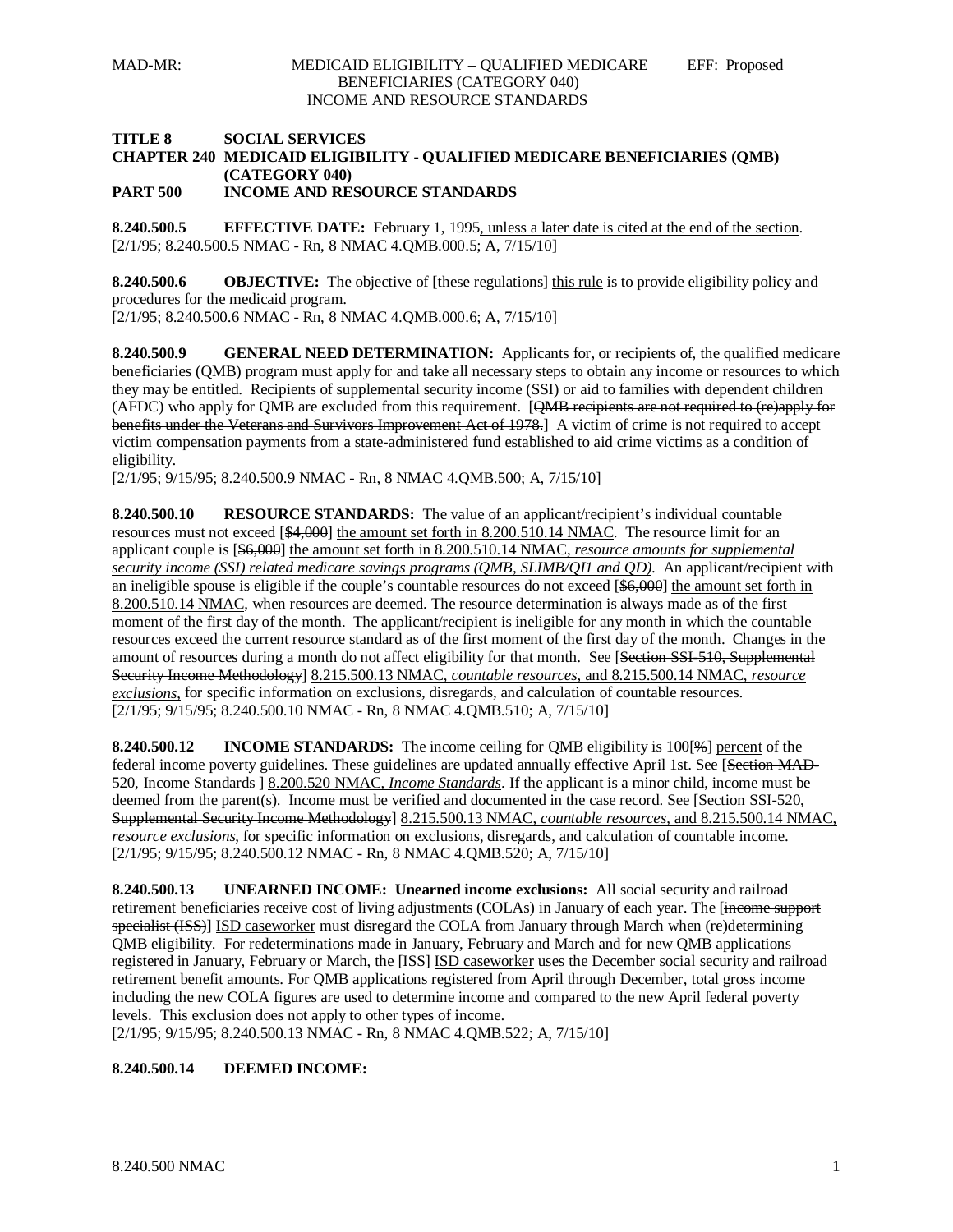#### MAD-MR: MEDICAID ELIGIBILITY – QUALIFIED MEDICARE EFF: Proposed BENEFICIARIES (CATEGORY 040) INCOME AND RESOURCE STANDARDS

**A. Minor applicant/recipient living with parent(s):** If the applicant/recipient is a minor who lives with a parent(s), deemed income from the parent(s) must be considered in accordance with [Section SSI 523] 8.215.500.21 NMAC, *deemed income* , and applicable subsections.

**B. Applicant/recipient living with an ineligible spouse:** If an applicant/recipient is living in the same household with an ineligible spouse, the income of the applicant/recipient and the income of the ineligible spouse must be considered in accordance with the following paragraphs. [Information contained in Section SSI 523 regarding income determination methodology used when an applicant/recipient lives with an ineligible spouse no longer applies to the QMB program.]

(1) Evaluation of applicant/recipient's Income: The [ISS] ISD caseworker determines the amount of income available to the applicant/recipient using only the applicant/recipient's own income. Allow the standard \$20 disregard in accordance with instructions in [Section SSI 525.2] Subsection B of 8.215.500.22 NMAC] of the medical assistance division policy manual. If the applicant/recipient has earned income, allow the earned income disregard as specified in [Section SSI 525.3] Subsection C of 8.215.500.22 NMAC. From the combined total of the applicant/recipient's remaining earned and unearned income, subtract up to the difference between 100 percent of the federal income poverty level for two  $[\frac{2}{2}]$  persons and 100 percent of the federal income poverty level for one [(1) ] person. This is referred to as the FPL disregard. Compare the remaining countable income of the applicant/recipient to the individual income standard for the QMB program. If the applicant/recipient's remaining countable income is greater than the individual standard, s/he is ineligible for the QMB program. If the applicant/recipient's remaining countable income is less than the individual income standard, proceed to the following section.

(2) Evaluation of the ineligible spouse's gross income: The [HSS] ISD caseworker determines the total gross earned and unearned income of the ineligible spouse. From this combined amount, subtract a living allowance for any ineligible minor dependent child(ren) of either member of the couple who live(s) in the home. The deductible amount of the ineligible child(ren)'s living allowance cannot exceed the ineligible spouse's total gross income. The amount of the living allowance for an ineligible child is determined by subtracting the child's gross income from the figure which represents the difference between 100 percent of the federal income poverty level for two  $\left[\frac{1}{2}\right]$  persons and 100 percent of the federal income poverty level for one  $\left[\frac{1}{2}\right]$  person. A "child" must be under [eighteen (18)] 18 years of age or under [twenty one (21)] 21 years of age if a full-time student at an institution of learning.

(3) Determination of countable income for eligibility purposes: The [<del>ISS</del>] ISD caseworker adds the gross unearned income of the applicant/recipient (without applying any disregards) to the gross unearned income of the ineligible spouse. The [ISS] ISD caseworker then adds the total gross earned income of the applicant/recipient to the total gross earned income of the ineligible spouse. From the combined total gross earnings of the couple, the [ISS] ISD caseworker subtracts one earned income disregard (the first \$65 of the total earnings plus 1/2 of the remainder). The resulting figure is the total combined countable earnings of the couple. Add the couple's total combined countable earned income to their total gross unearned income. From this figure subtract the standard \$20 disregard determined in accordance with [Section SSI 525.2] Subsection B of 8.215.500.22 NMAC. Next, subtract the amount of the FPL disregard which the applicant/recipient was allowed. Finally, subtract the amount of the ineligible child(ren)'s living allowance which was calculated in [Section QMB 523.22] Paragraph (2) of Subsection B of 8.240.500.14 NMAC. The resulting figure is the countable income of the couple. Compare it to the couple [2/1/95; 9/15/95; 8.240.500.14 NMAC - Rn, 8 NMAC 4.QMB.523; A, 7/15/10] standard for QMB. If the countable income of the couple exceeds the couple standard, the applicant/recipient is ineligible for the QMB program. If the countable income of the couple is less than the couple standard, the applicant/recipient is eligible for the QMB program of the factor of income.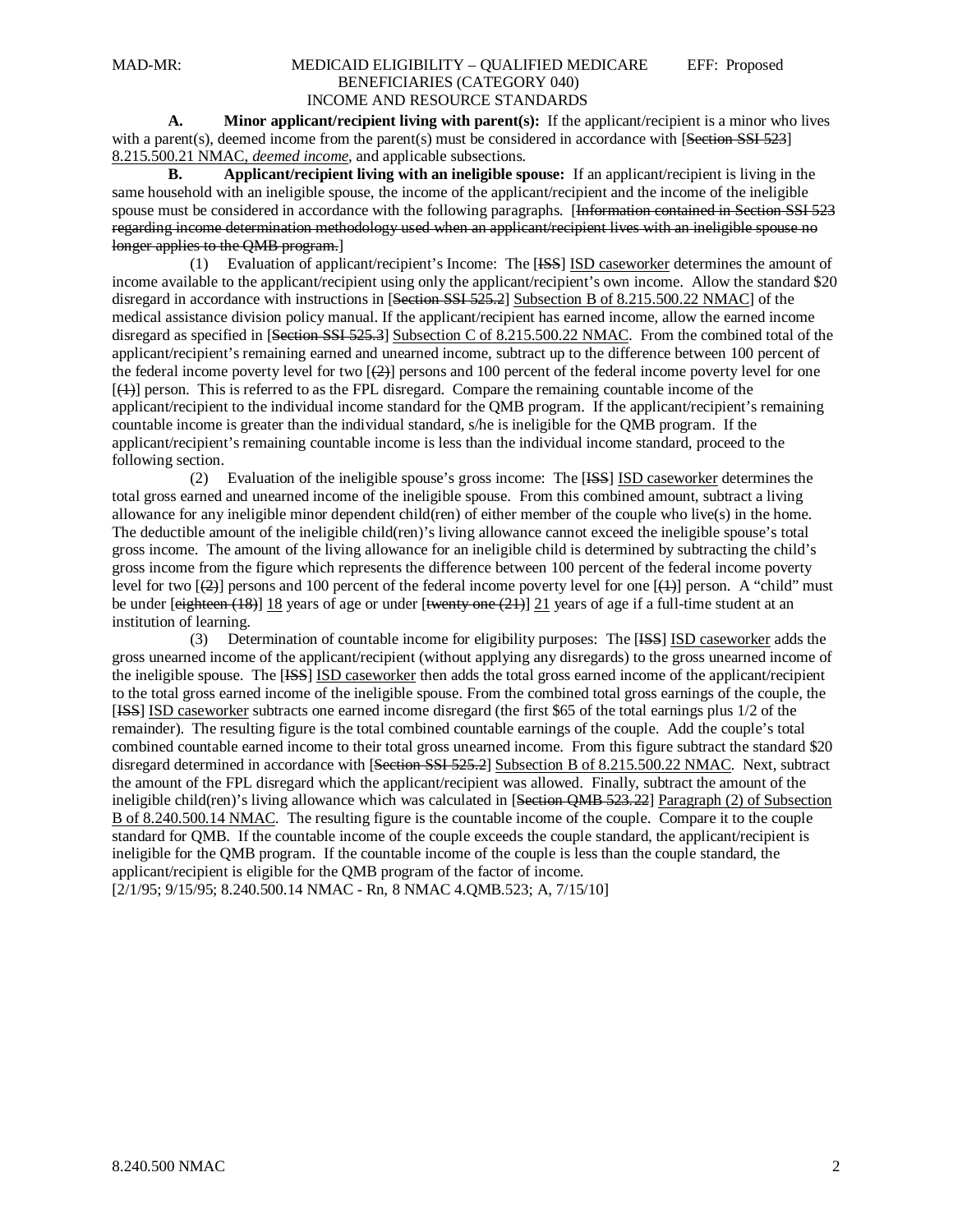#### **TITLE 8 SOCIAL SERVICES CHAPTER 245 MEDICAID ELIGIBILITY - SPECIFIED LOW INCOME MEDICARE BENEFICIARIES (SLIMB) (CATEGORY 045) PART 500 INCOME AND RESOURCE STANDARDS**

**8.245.500.6 OBJECTIVE:** The objective of [these regulations] this rule is to provide eligibility policy and [2/1/95; 8.245.500.6 NMAC - Rn, 8 NMAC 4.SMB.000.6, 12/1/09; A, 7/15/10] procedures for the medicaid program.

**8.245.500.10 RESOURCE STANDARDS:** The value of an applicant/recipient's countable resources must not exceed [\$4,000] the amount set forth in 8.200.510.14 NMAC. The resource limit for an applicant couple is [\$6,000] cannot exceed the amount for a couple set forth in 8.200.510.14 NMAC. An applicant/recipient with an ineligible spouse is eligible if the couple's countable resources do not exceed [\$6,000] the amount set forth in 8.200.510.14 NMAC, *resource amounts for supplemental security income (SSI) related medicare savings programs (QMB, SLIMB/QI1 and QD)*, when resources are deemed. A resource determination is always made as of the first moment of the first day of the month. An applicant/recipient is ineligible for any month in which the countable resources exceed the current resource standard as of the first moment of the first day of the month. Changes in the amount of resources during a month do not affect eligibility for that month. See [8.215.500.11 NMAC, *Resource Standards,*] 8.215.500.13 NMAC, *countable resources,* and 8.215.500.14 NMAC, *resource exclusions*, for information on exclusions, disregards, and countable resources.

[2/1/95; 8.245.500.10 NMAC - Rn, 8 NMAC 4.SMB.510 & A, 12/1/09; A, 7/15/10]

**8.245.500.13 UNEARNED INCOME:** Unearned income exclusions: All social security and railroad retirement beneficiaries receive cost of living adjustments (COLAs) in January of each year. The [income support specialist (ISS)] ISD caseworker must disregard the COLA from January through March when (re)determining SLIMB eligibility. For redeterminations made in January, February and March and for new SLIMB applications registered in January, February, or March, the ISS uses the December social security and railroad retirement benefit amounts. For SLIMB applications registered from April through December, total gross income including the new COLA figures are used to determine income and compared to the new April federal poverty levels. This exclusion does not apply to other types of income.

[2/1/95; 8.245.500.13 NMAC - Rn, 8 NMAC 4.SMB.522, 12/1/09; A, 7/15/10]